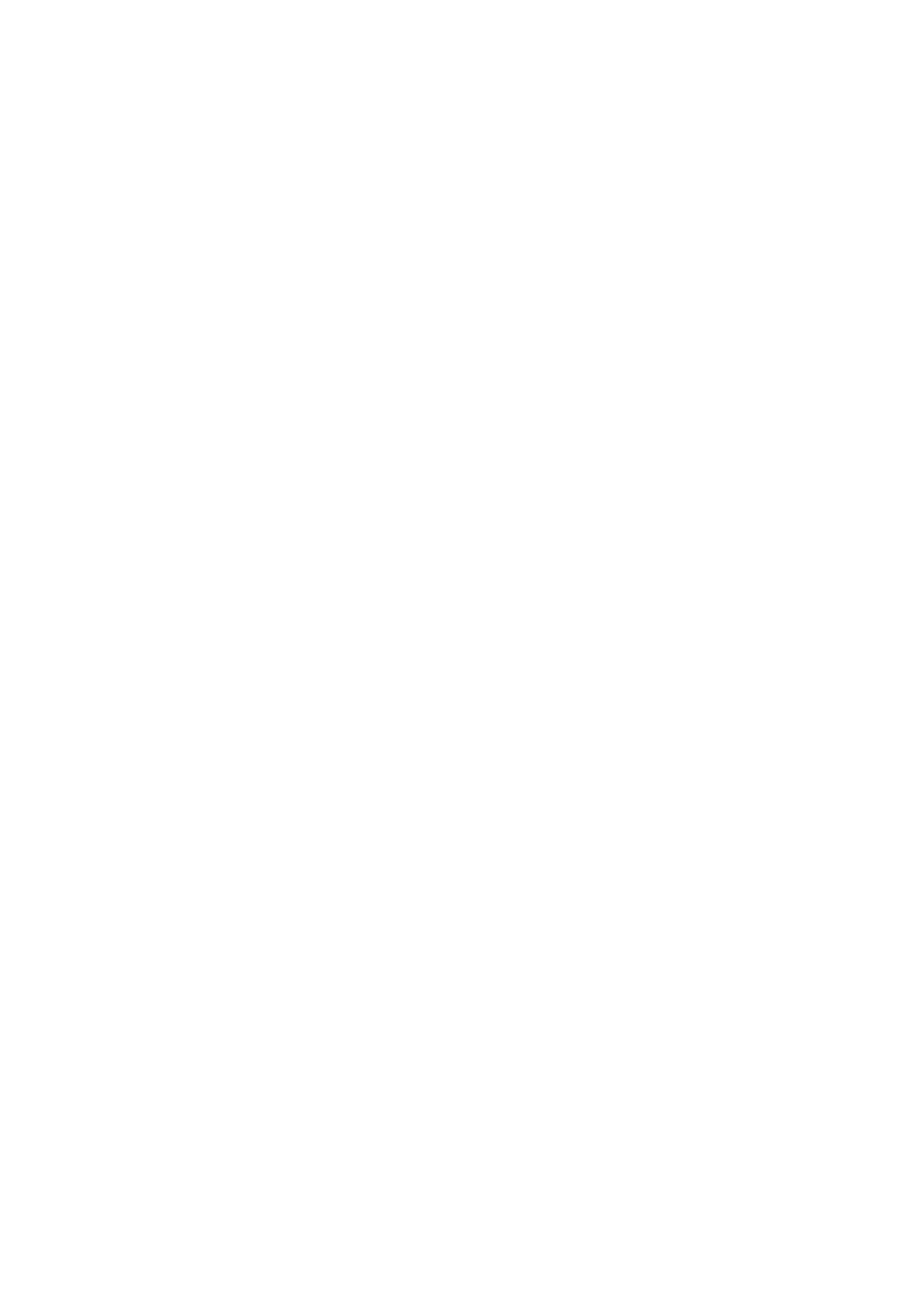different. (Estimated Surface Friction may change.)

Up-to-date information on runway conditions is available from the ATS unit. Airport maintenance actions can also be requested where necessary. Sand is not used in Finland to improve surface friction. The ATS unit and airport maintenance are there at the pilots' service.

## *En-route and initial approach*

Runway conditions and prevailing weather may vary. Whenever necessary, ask for the latest information directly from the destination airport in good time.

Airports may provide AFIS, radar service or procedural ATC service. The effect of the service level on pilot responsibilities must be noted. At AFIS airports and airports with procedural ATC, for example, pilots are responsible for calculating any temperature corrections themselves. It is particularly important to take account of temperature corrections in cold winter conditions.

## *Aerodrome Flight Information Service (AFIS)*

Some Finnish airports are not providing air traffic control service, but only have an AFIS unit that provides Aerodrome Flight Information Services. The AFIS unit reports any known traffic, and the pilot-in-command is responsible for maintaining safe distance to other traffic based on these reports and in compliance with the Rules of the Air. Pilots are also required to report their own intentions. The AFIS unit is responsible for the use of any necessary aerodrome equipment, and for controlling vehicle traffic.

Operational procedures for AFIS aerodromes are described in section GEN 3.3, paragraph 3.1 of the Aeronautical Information Publication, AIP Finland. Please read them before operating to any AFIS aerodrome.

# *Approach and landing*

To minimize the risk of runway excursion, it is essential to make sure that the approach is stabilized when the runway friction is at an

average level or even lower. At the airports of northern Finland, the Estimated Surface Friction (ESF) is often less than "good".

The decision on making a go-around must be made early in case of any signs of an unstabilized approach. It is also important to note that the touchdown zone markings may not be fully visible.

The reported estimated friction (ESF) and the actual braking action (BA) as felt by the crew may differ considerably. When there are reported deposits (e.g. snow and ice) on the runway, friction may vary significantly along the runway length and, in some wind conditions, also between the left and right side of the runway centerline. Any significant differences are reported separately.

## *Runway, taxiways and apron*

Friction levels on taxiways and at the apron may differ from those on the runway, usually in the lower direction. Note that there is normally snow and ice on the taxiways and apron, and they can be slippery. In such conditions, it is especially important to prepare for any movements or changes well in advance.

At some airports, the apron or aircraft stands may be on sloping ground, which means that parking brakes must be used. Check the need for using brakes from airport ground services.

It is important to note that freezing temperatures may affect brakes and other aircraft devices.

Passengers must also be warned that the apron may be slippery.

## *De-icing*

In winter, operators must identify the possible need for aircraft de-icing on the ground, make sure that de-icing services are available, and verify that their aircrews are appropriately trained also for de-icing operations on the ground.

Under challenging winter conditions, proper deicing is an essential element of flight safety. When there is reason to suspect that frost, ice

Finnish Transport and Communications Agency (Traficom)<br>PO Box 320, FI-00059 TRAFICOM, tel. +358 29 534 5000 PO Box 50, FI-01531 Vantaa, tel. +358 20 708 000 PO Box 320, FI-00059 TRAFICOM, tel. +358 29 534 5000